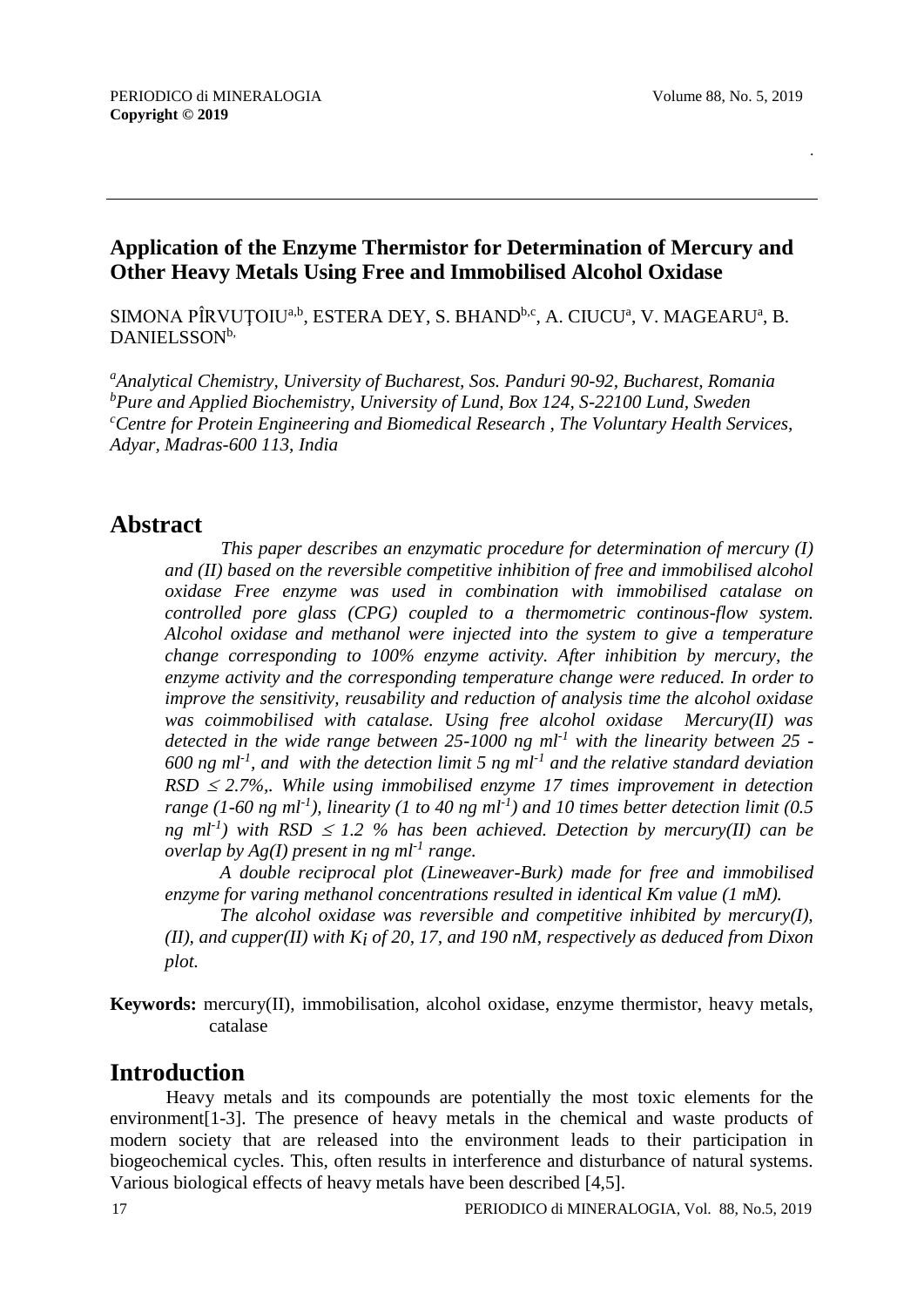Numerous enzymes were used for detect mercury by its inhibition effect, e.g. isocitric dehydrogenase [15], peroxidase [16,17], glucose oxidase [18], butyrylcholin-esterase [19], urease [20], invertase [21] and alcohol oxidase [22]. The inhibition of the activity of certain enzymes seems to involve the –SH groups of these proteins [6]. The mechanism of enzyme inhibition by heavy metals is based on the interaction of metal ions with exposed thiol- or methylthiol groups of protein amino acids often forming the active site of enzyme. The strongest interaction takes place in the case of mercury (II), therefore this metal exhibit the largest inhibition effect.

Classical techniques like atomic absorption spectrometry, anodic stripping voltammetry and inductively coupled plasma spectrometry [7] require sample pre-treatment and expensive instrumentation. Electrochemical and optical methods provide sensitivity and selectivity, their applications are limited because of interferences from electroactive species, ions and turbidity of the sample. In addition, transducers, such as electrodes, require frequent recalibration for long-term operation. Thermal biosensors [8,9] are therefore good alternatives to these devices. Mostly they involve a re-usable immobilised biocatalyst and analysis can be performed by a flow injection technique. Moreover, thermal biosensors such as enzyme thermistors are insensitive to the optical and electrochemical properties of the sample. Biosensors for heavy metals ions determination have been developed to measure the metal inhibitor effect on the activity of some oxidase enzymes [10-14].

In this paper we have presented a high sensitive method for the determination of mercury (I), (II) and other heavy metals based on the inhibition of alcohol oxidase activity. The alcohol oxidase was co-immobilised with catalase and used in a semi-continue FIA manifold coupled with thermometric detection. The advantages of this system are: reduced analysis time, the method is rapid with improved sensitivity and detection limit for mercury. Since the oxidase is co-immobilised with catalase the analysis can be easily automated and carry out continuously.

The storage stability of this immobilised enzymes kept in refrigerator has been already few years.

# **Experimental**

### **Apparatus and equipment**

The set-up for the thermometric assay consists in a peristaltic pump (Gilson Minipulse 2, France), an injection valve (type 50 from Rheodyne, Cotati, CA), the sensor device, a Wheatstone bridge equipped with a chopper- stabilized amplifier and a recorder (model 314). During the operation, the sensor was kept in an aluminium calorimeter blok insulated with polyurethane foam to minimize interferences from changes in the environmental temperature. The flow rate was  $0.6$  ml min<sup>-1</sup>. The temperature change corresponding to the enzyme reaction taking place in the column was registered with the bridge. At maximum sensitivity this bridge produces a 100 mV change in the recorder signal for a temperature change of  $10^{-3}$ <sup>0</sup>C.

#### **Reagents**

A 25 % aqueous solution of glutaraldehyde and, catalase (from *bovine liver*, 12 U/mg, EC 1.11.1.6) were purchased from Sigma Chemical CO (USA), alcohol oxidase (*Pichia Pastoris*, 1012 U/g, EC 1.1.3.13) was from ICN Biomedicals Inc.(Ohio, USA). Methanol, mercury(I) chloride, mercury(II) acetate and the glucose were from Merck, Darmstadt. Trosoperl controlled-pore glass (CPG) beads (particle diameter 125-140 nm, pore diameter 49.6 nm) were obtained from Schuller (Steinach, Germany). Silver nitrate and cupric acetate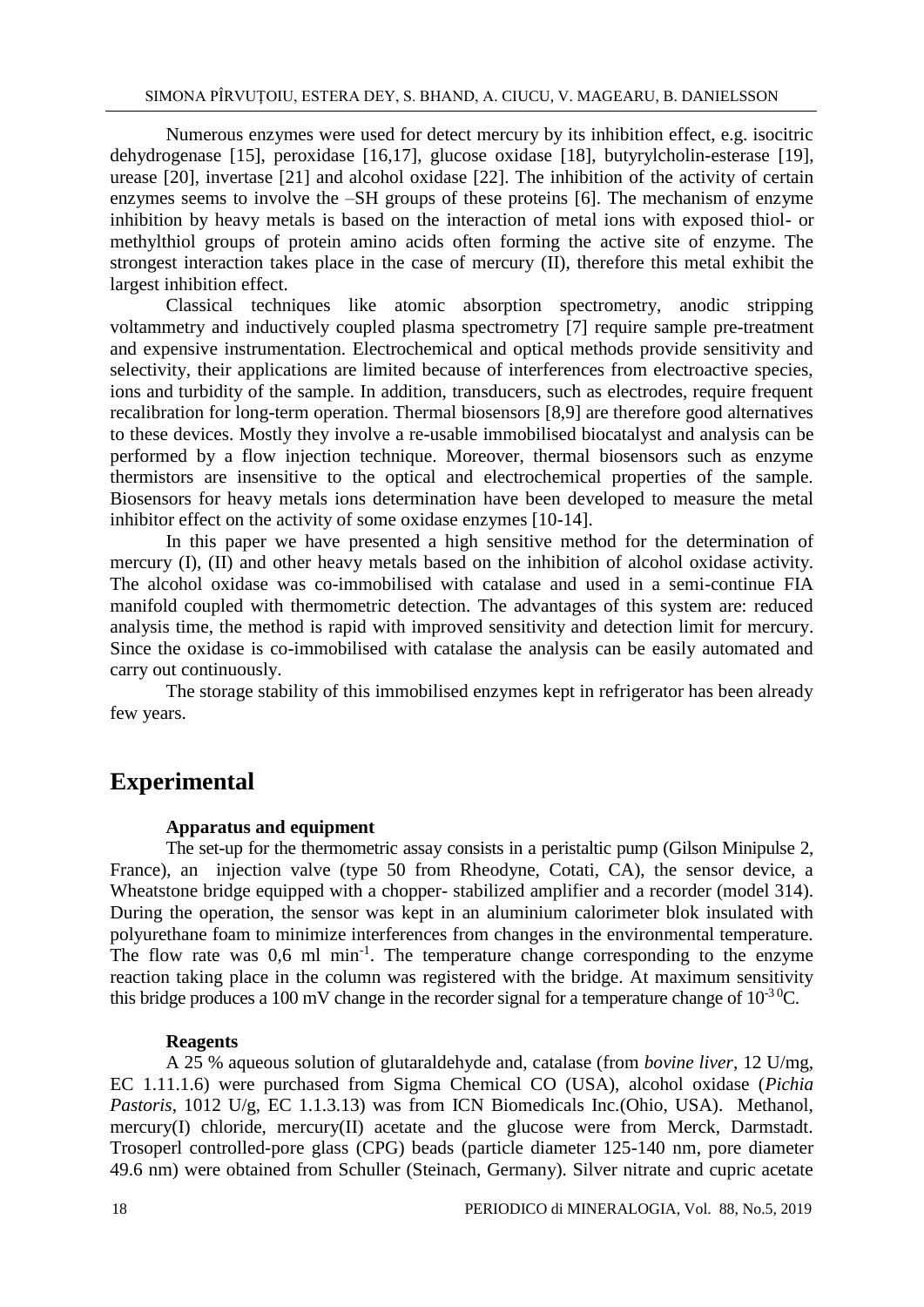were from Sigma (St. Louis, Mo. USA), lead acetate was from AnalaR (BDH Chemicals Ltd, Poole, England). All solutions were prepared with phosphate buffer (sodium phosphate dibasic + sodium phosphate monobasic) 0.1 mol  $l<sup>-1</sup>$  at pH 7.0.

#### **Standard solutions**

Phosphate buffer 0.1 mol  $1^{-1}$ , pH 7.0, a standard solution of methanol of 1 mol  $1^{-1}$  and alcohol oxidase 1172 U ml<sup>-1</sup> were prepared. A stock solution of 3  $\mu$ g ml<sup>-1</sup> mercury(II) and other used metals in phosphate buffer  $(0.1 \text{ mol } l^{-1}$ , pH 7.0) was prepared.

### **The immobilisation of catalase on CPG**

Catalase was covalently immobilized on CPG beads according to the following procedure: 350 mg of CPG was activated with 2.5% glutaraldehyde in phosphate buffer, 0.1 mol  $1^{-1}$ , pH 7.0. The reaction was allowed to take place under reduced pressure for at least 30 minutes (using a water aspirator) and then at normal pressure for 30 minutes. The product, which changed its colour to brick-red, was washed exhaustively on a Büchner funnel with distilled water and was left for 2 h under gentle shaking. Catalase 6.5 mg (78 U) dissolved in 400 L, was added to the wet activated CPG after dialysed it. The coupling was allowed to proceed overnight in the cold under gentle shaking. The enzyme preparation was washed with buffer. Before packing into a column it was added 50 mg ethanolamine in order to terminate all the unreacted groups on the matrix, and then washed with phosphate buffer,  $0.1$  mol  $1^{-1}$ , pH 7.0.

### **The immobilisation of alcohol oxidase and catalase on CPG**

Alcohol oxidase and catalase were covalently immobilized on CPG beads according to the following procedure: 170 mg of CPG were activated with 2.5% glutaraldehyde in phosphate buffer,  $0.1$  mol  $1<sup>-1</sup>$ , pH 7.0. The reaction was allowed to take place under reduced pressure for at least 30 minutes (using a water aspirator) and then at normal pressure for 30 minutes. The product, which changed its colour to brick-red, was washed exhaustively on a Büchner funnel with distilled water and was left for 2 h under gentle shaking. Alcohol oxidase, 3 mg (3U) dissolved in 200  $\mu$ L, and catalase, 3.5 mg (42 U) dissolved in 200  $\mu$ L, were added to the wet activated CPG. The coupling was allowed to proceed overnight in the cold under gentle shaking. The enzyme preparation was washed with buffer. Before packing into a column it was added 25 mg ethanolamine in order to terminate all the unreacted groups on the matrix, and then washed with phosphate buffer,  $0.1 \text{ mol } l^{-1}$ , pH 7.0.

#### **Procedure**

The reactions which are involved in the process are:

$$
CH3OH + O2 \xrightarrow{A.O} CH2=O + H2O2
$$
\n
$$
H2O2 \xrightarrow{Cat} H2O + 1/2O2 + \Delta H
$$
\n(1)

 $\Delta H$  is the enthalpy change of the reaction. Reaction (1) is catalysed by alcohol oxidase which oxidises methanol to fromaldehyde and hydrogen peroxide. In reaction (2) catalase converts  $H_2O_2$  into  $H_2O$  and  $O_2$  and the enthalpy change. The signal due to the temperature change is correlated to the concentration of methanol and alcohol oxidase in solution. After the inhibition by mercury (II), the enzyme activity and the temperature change due to the reaction were reduced. The degree of inhibition was expressed by the ratio of the temperature peaks before and after mercury injection.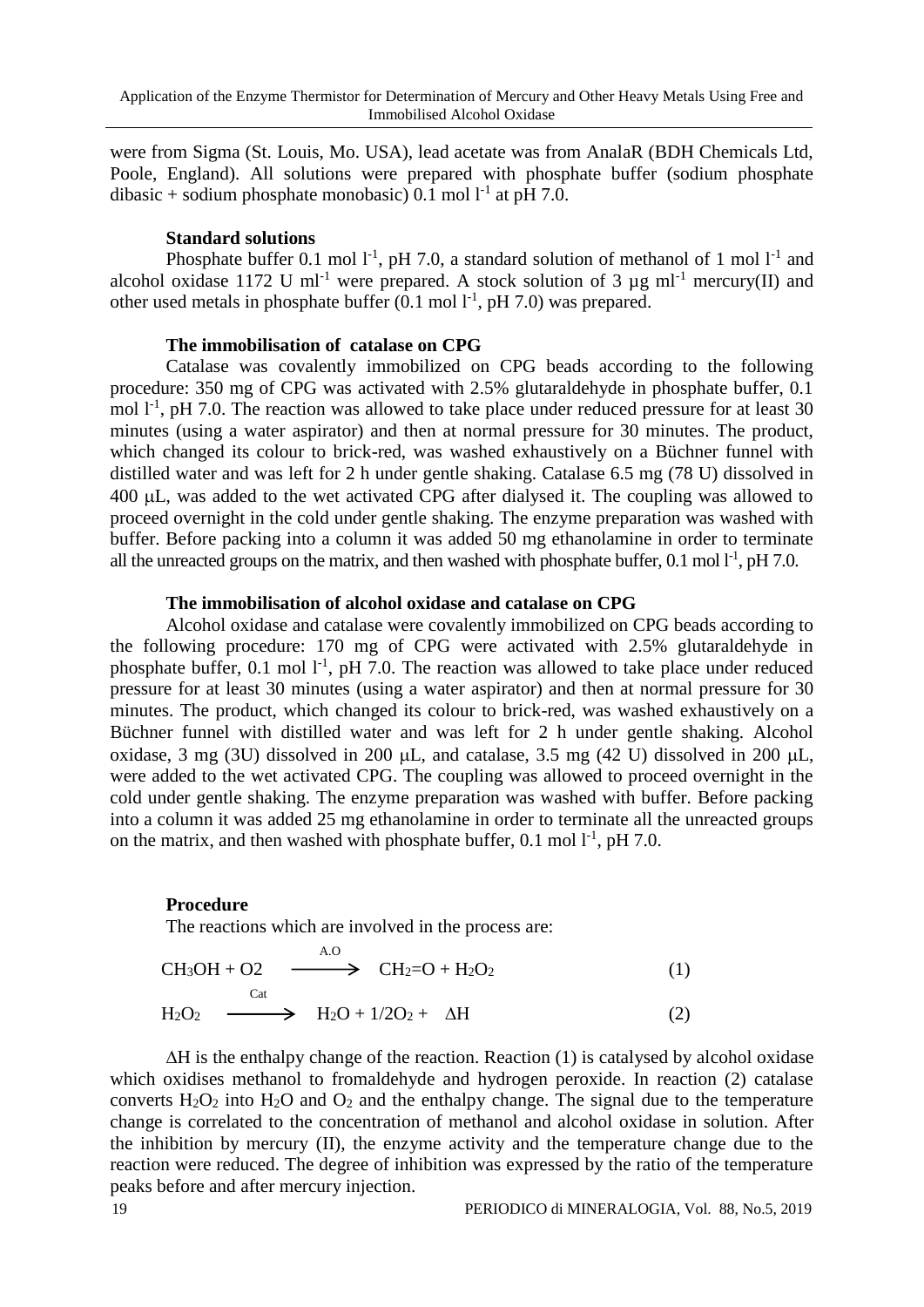The flow diagram for the enzyme thermistor system is shown in (**Figure1**).



**Figure 1.** The flow diagram for the enzyme thermistor system.

A carrier buffer solution passes through the system, until a stable background line was reached when free enzyme was used. If free enzymes was used then it was injected together with methanol  $(85 \mu L)$  and the temperature peak in the absence of inhibitor was recorded.

In order to improve the sensitivity, to have shorter time for analysis and reusable enzyme alcohol oxidase was coimmobilised with catalase. Methanol was injected and the temperature change was recorded in the absence of inhibitor and then, the loop was filled with mercury or other heavy metals at different concentrations in order to obtain the temperature peak in the presence of inhibitor. The analysis time was 2 min. The degree of inhibition was calculated from the peak height with and without mercury (II) using the equation (1):

$$
I(\%) = (\Delta T_1 - \Delta T_2) / \Delta T_1 \times 100
$$
 (1)

where:

 $I = degree of inhibition$ 

 $\Delta T_1$  = the temperature change in the absence of the inhibitor

 $\Delta T_2$  = the temperature change in the presence of the inhibitor

A flow rate of  $0.6$  ml min<sup>-1</sup> was chosen as the best compromise in order to have a fast analysis time and a good signal.

The steps giving rise to the typical  $\Delta T$  – time curves observed in the absence (a) and in the presence (b) of inhibitor are illustrated in (**Figure 2**).



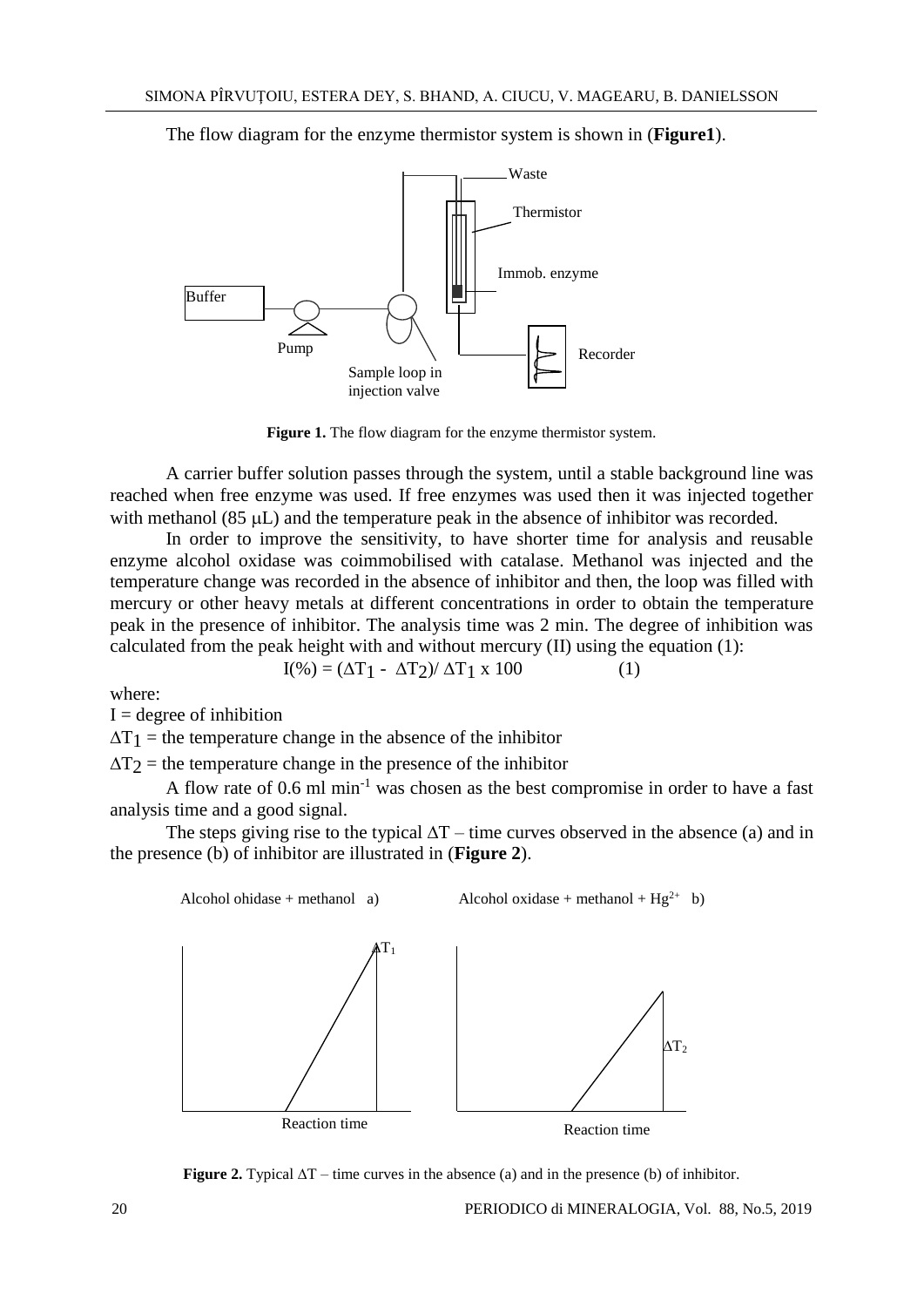## **Results and Discussions**

Earlier a number of oxidases were used for detection of mercury cations (**Table 1**) [20-24]. One of the oxidases was alcohol oxidase , which has been used in free and immobilised form [22].

|                      | The concentration range ( $\mu$ g ml <sup>-1</sup> ) |                |                 | Detection limit ( $\mu$ g ml <sup>-1</sup> ) |                          |            |
|----------------------|------------------------------------------------------|----------------|-----------------|----------------------------------------------|--------------------------|------------|
| <b>Enzyme</b>        | <b>Detection</b>                                     | <b>Free</b>    | Immob.          | Free                                         | Immob.                   | Ref.       |
|                      | method                                               | enzyme         | enzyme          | enzyme                                       | enzyme                   |            |
| Invertase            | Amperometric                                         | $0.01 - 0.06$  |                 | 0.001                                        |                          | 21         |
| Invertase            | Thermometric                                         | $0.005 - 0.08$ |                 | 0.005                                        |                          | 23         |
| Alcohol oxidase      | Amperometric                                         | $0.3 - 1$      | $0.1 - 0.5$     | 0.25                                         | 0.05                     | 22         |
| Alcohol oxidase      | Thermometric                                         | $25 - 600$     | $0.001 - 0.04$  | 5                                            | 0.0005                   | this paper |
| Glycerol-3-P-oxidase | Amperometric                                         | $0.05 - 0.5$   | $1 - 10$        | 0.02                                         | 0.5                      | 24         |
| Lactate Oxidase      | Amperometric                                         | $0.3 - 1.5$    |                 | 0.05                                         | $\overline{\phantom{m}}$ | 24         |
| Lysine Oxidase       | Amperometric                                         | $0.25 - 1.5$   |                 | 0.2                                          | 1.00                     | 24         |
| Choline Oxidase      | Amperometric                                         | $1 - 10$       | $2 - 10$        | 0.5                                          |                          | 24         |
| Glutamate oxidase    | Amperometric                                         | $0.5 - 2$      |                 | 0.2                                          |                          | 24         |
| L-amino Acid oxidase | Amperometric                                         | $2 - 10$       |                 | 0.8                                          |                          | 20         |
| Urease               | Potentiometric                                       | $0.05 - 1$     | $\qquad \qquad$ | 0.02                                         | -                        | 24         |
|                      |                                                      |                |                 |                                              |                          |            |

**Table 1.** Various biosensors used for determination of mercury (II).

In order to follow the inhibitory effect of mercury and other heavy metals on the alcohol oxidize activity conditions for the enzymatic reaction has to been optimised.

The effect of methanol concentration on free and immobilised alcohol oxidase was studied. An increase of substrate concentration resulted in an linear increase of the temperature peak from 0.5 to 5 mM range, using alcohol oxidase in solution and from 0.125 to 2 mM, using immobilised enzyme (data not shown). 1 mM of methanol was selected for further work as the best compromise between a high signal and a low substrate requirement. According to the *Lineweaver Burk* plot the  $K_m = 1$  mM for both free and immobilised enzyme was found **[Figure 3]**.



**Figure 3.** A double - reciprocal *Lineweaver Burk plot* for free and immobilised alcohol oxidase made for varying methanol concentrations (2 U/ml and 5 minutes of incubation) of free and (400 U) of immobilised alcohol oxidase was used. The flow rate was 0.6 ml/min. and injected sample volume was 85 µl.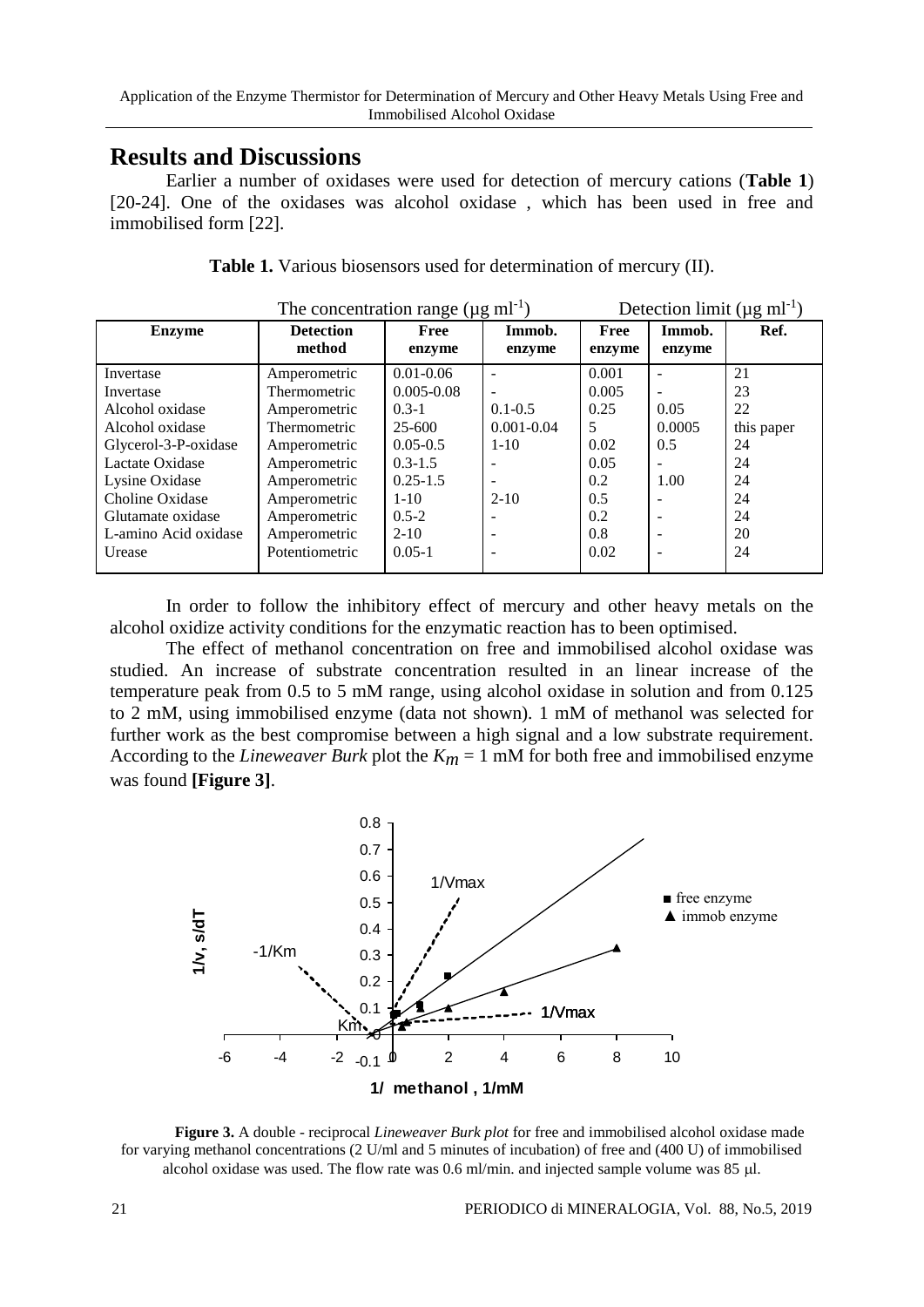Different degree of inhibiton by 100 ng m $l^{-1}$  mercury(II) using 1mM methanol varying concentrations of free alcohol oxidase after 5 minute of incubation was found (**Table 2**). The degree of inhibition increases for lower concentrations of enzyme in solution. It means that the percent of inhibition is high for lower concentrations of the enzyme, and this could be manipulated to increase the sensitivity. On the other hand to low concentration of alcohol oxidase will oxidise less methanol and the signal will be too low. A concentration of 2 U/ml /injected units: 0.2) of free alcohol oxidase was chosen to provide a high sensitivity to inhibition and a good signal level.

**Table 2.** The inhibition effect of Hg (II) on different concentration of free alcohol oxidase. The measurements were performed with mercury (II)  $(100 \text{ ng ml}^{-1})$  at 5 minutes of incubation.

| Alcohol oxidase (U/ml) | Inhibition $(\% )$ |
|------------------------|--------------------|
| 0.5                    | 32.5               |
| 1.0                    | 27.0               |
| 2.0                    | 22.5               |
|                        | 15.0               |

Mercury(II) was detected in the range between  $25$ -1000 ng ml<sup>-1</sup> obtained with 2 U/ml alcohol oxidase and 1 mM methanol at different incubation time (2, and 5 min.), using free alcohol oxidase [**Figure 4**]. Linearity was found in the  $25 -600$  ng ml<sup>-1</sup> range with  $RSD \le 2.7$ %. The detection limit was 5 ng ml<sup>-1</sup>. All measurements were done in triplicate and the data points represent the mean value of the determinations. The inhibition effect increases with increasing the incubation time.



**Figure 4.** Calibration curve for mercury (II) based on the inhibiton degree of free alcohol oxidase (2 U) using 1 mM methanol at two different incubations time. The flow rate was 0.6 ml/min. and injected sample volume was 85 ul.

In order to reduce the analysis time, improve the sensitivity and reusability, alcohol oxidase was coimmobilised with catalase on CPG. The inhibition calibration curve for mercury (II) using 3 different concentrations of substrate (0.5, 1 and 2 mM methanol) is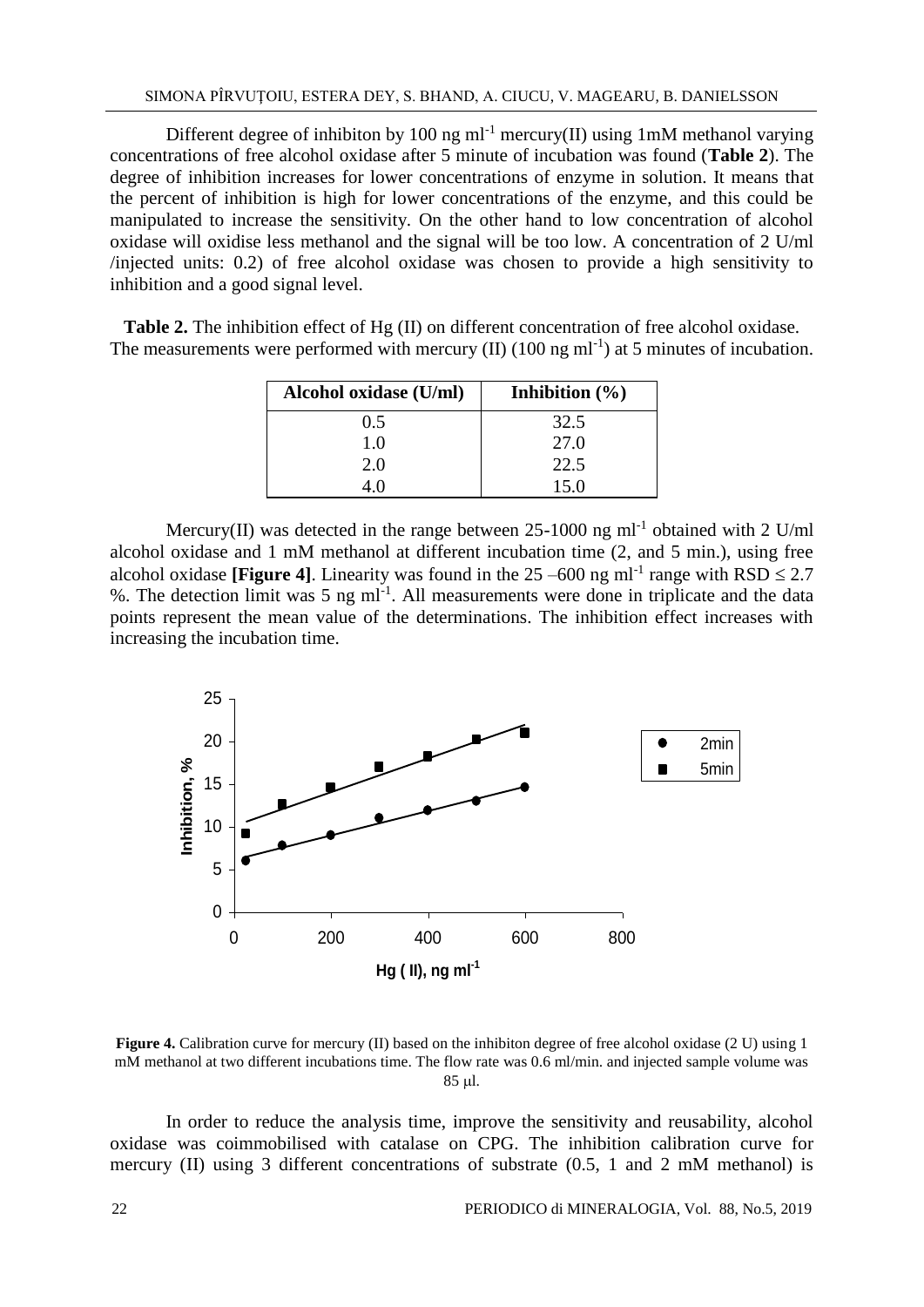shown in [Figure 5]. Mercury (II) was detected in 1-60 ng ml<sup>-1</sup> range with a good linearity between 1-40 ng ml<sup>-1</sup>. The detection limit was 0.5 ng ml<sup>-1</sup> and RSD  $\leq$  1.2 %.



Figure 5. Calibration curve for mercury (II) based on the inhibiton degree of immobilised alcohol oxidase/catalase at three different concentrations of methanol. The flow rate was 0.6 ml/min. and injected sample volume was  $85 \mu$ ...

Until now the best sensitivity towards mercury was obtained by the immobilised alcohol oxidase in our system. For the immobilise alcohol oxidase in comparison to the amperometric method [22] (**Table 1**) our sesnsitve has been improved by the factor of 100 times.

One of the reasons why the immobilised alcohol oxidase is more sensitive than free enzyme could be due to the stabilising role of immobilisation which protects the enzymes from conformational changes, but also the close contact of co-immobilised catalase which removes instantely the poisoning hydrogen peroxide and releases oxygen which is a limiting factor in oxidation reactions (see scheme 1).

In generally heavy metals are irreversibly inhibiting majority of enzymes, while alcohol oxidase was inhibited reversible. With a fixed amount of enzyme, and at two concentration of methanol (0,5 and 1 mM) the oxidase activity was assayed in the presence of increasing concentration of mercury. For the free enzyme  $5-200$  ng ml<sup>-1</sup> and for the immobilised 1 to 40 ng ml<sup>-1</sup>, mercury (II) was used. We also observed that inhibition caused by mercury (I) was of the same range as the one found for mercury (II). Therefore, in our system we would not be able to distinguish between mercury(II) and mercury(I) if both are present at the same concentration. The free and immobilised oxidase was competitively inhibited by mercury (II) with *Ki* of 210 nM and 17 nM, respectively **[Figure 6** and **7]** determinated from Dixon plot [25] for linear competitive inhibition. Mercury (I) has inhibited the immobilised enzyme (*Ki =*20 nM) in the same range as mercury (II) **[Figure 8]**. Applying steady state kinetic for reversible inhibition, the effect on the competitive inhibitor is to produce an apparent increase in *Km* by the factor 1+[I]/*Ki* (Guilbault,1984)[26] which increases without limit as [I] increases. The carefully chosen methanol concentration is one of the important factors when alcohol oxidase is involved for the determination of mercury.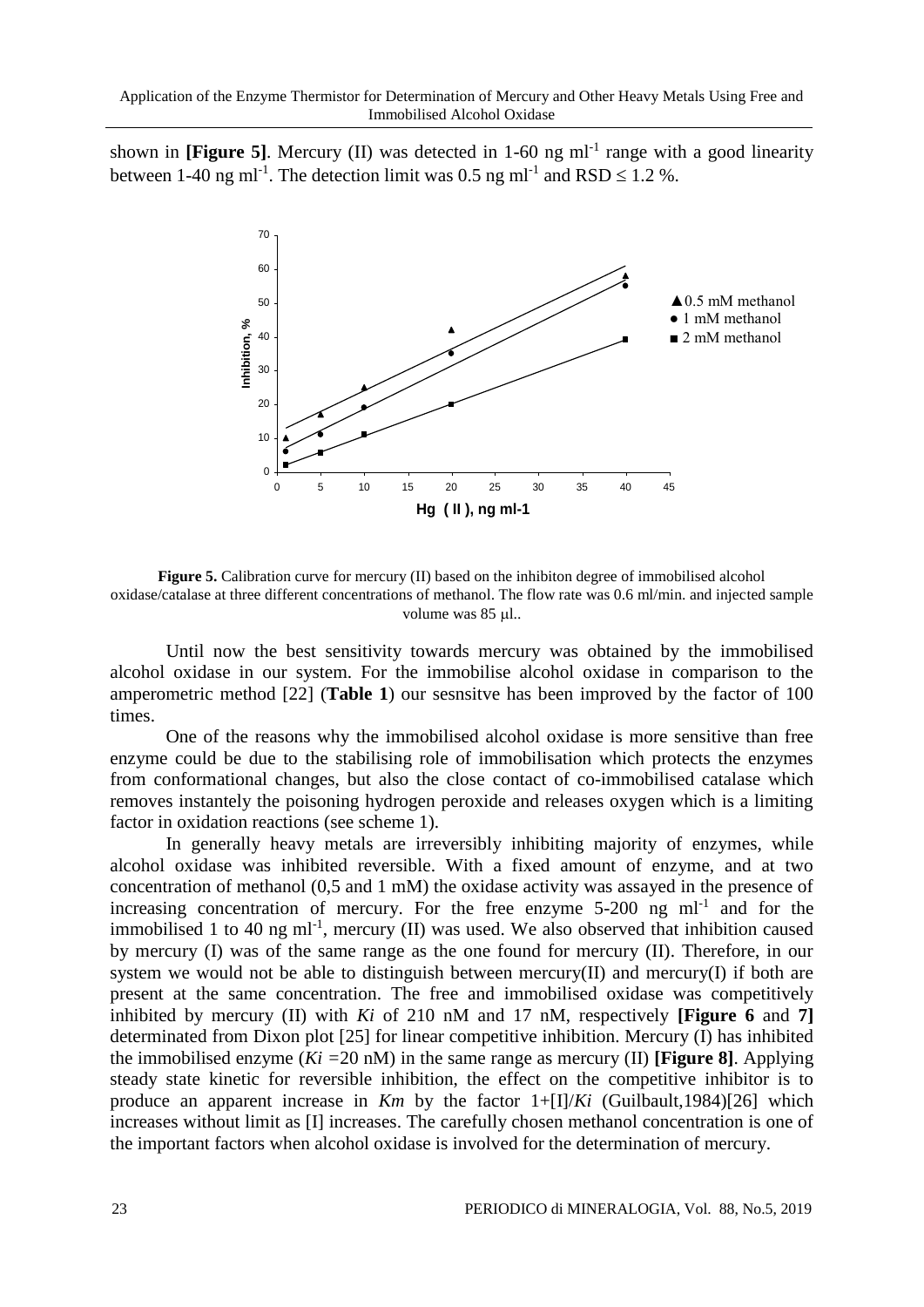

**Figure 6.** Dixon plot of 1/ v against [mercury] for linear competitive inhibiton of free alcohol oxidase (2 U) by increasing concentration of mercury (II) at two concentrations of methanol and 5 min. of incubation time. The flow rate was 0.6 ml/min. and injected sample volum was  $85 \mu$ . The concentration of mercury (II) is indicated on the abscissa. The inverse of the oxidase activity  $(1/v)$  is indicated on the ordinate.



**Figure 7.** Dixon plot of 1/ v against [mercury] for linear competitive inhibiton of immobilised alcohol oxidase by increasing concentrations of mercury(II) at two different concentrations of methanol. The flow rate was 0.6 ml/min. and injected sample volum was  $85 \mu$ . The concentration of mercury (II) is indicated on the abscissa. The inverse of the oxidase activity  $(1/v)$  is indicated on the ordinate.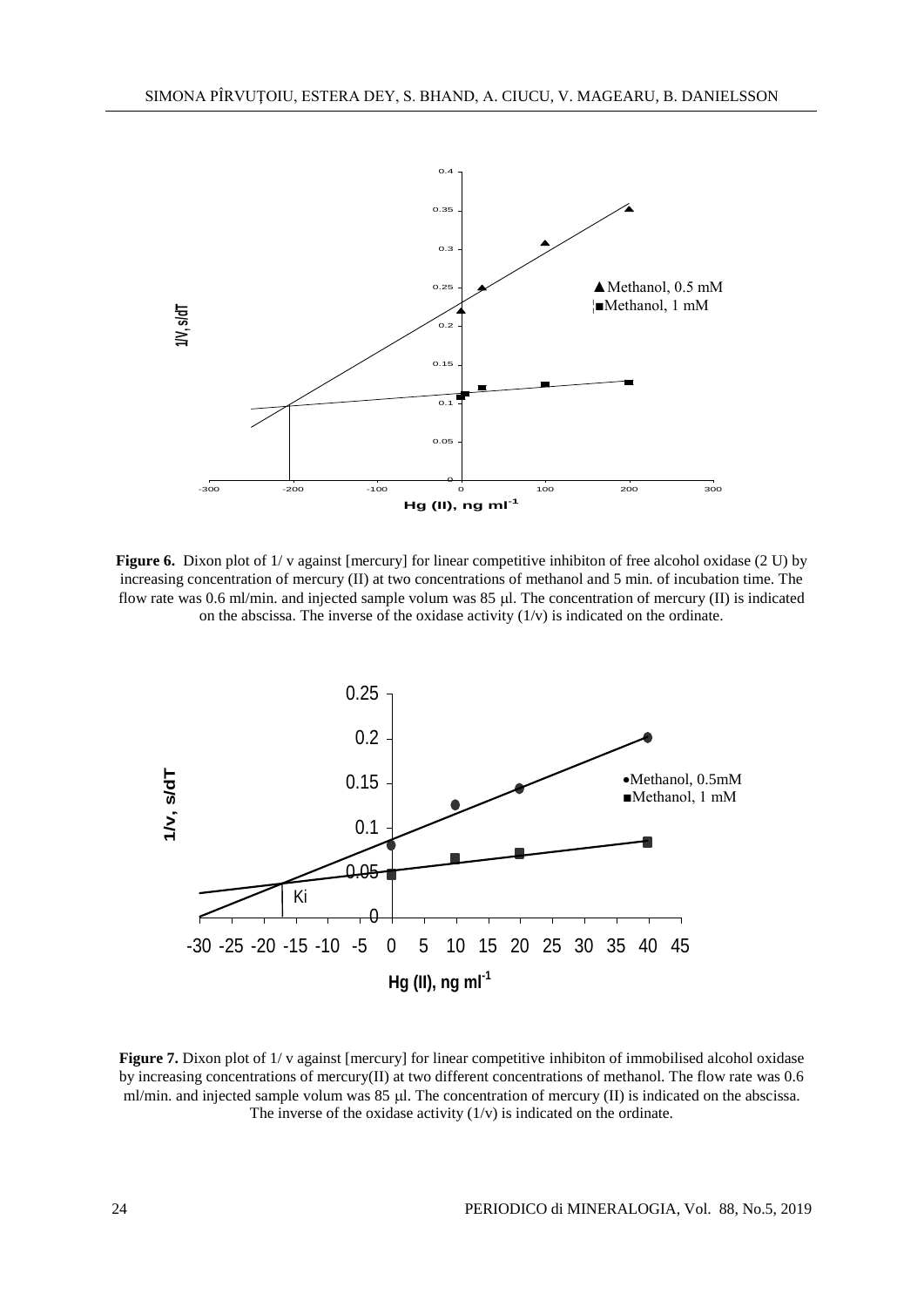Application of the Enzyme Thermistor for Determination of Mercury and Other Heavy Metals Using Free and Immobilised Alcohol Oxidase



**Figure 8.** Dixon plot of  $1/v$  against [mercury] for linear competitive inhibiton of immobilised alcohol oxidase by increasing concentrations of mercury(I) at two different concentrations of methanol. The flow rate was 0.6 ml/min. and injected sample volume was 85 µl. The concentration of mercury (II) is indicated on the abscissa. The inverse of the oxidase activity  $(1/v)$  is indicated on the ordinate.

#### **Recovery test of mercury from real sample**

Fresh sludge's collected from the municipal water purification system, Lund, Sweden, were analysed for mercury contents and other heavy metals. The sludge's were divided and part of them was spiked with known amount of mercury (II) and the recovery of the added mercury was followed and compared to a standard curve in our system. To 5ml volume of sludge's was added 10 ppb of mercury (II). The samples were mixed and kept for few minutes before centrifugation. After removing the solid particles of the sludge's, the supernatant was analysed in our system for mercury presence, with and without external added mercury (II). Since the sludge's were not diluted for the analysis, and we have not observed any inhibition of alcohol oxidise we presumed that no heavy metals were present there. We have recovered 100 % of the added amount of mercury (II) into the same sludge's. Therefore we can assume that when we made our analysis no reducing or chelating agent was active in the sludge's.

#### **Inhibition by other metal ions**

The degree of the inhibition effect of various metal ions is very different and depends on many factors like the use of free or immobilised enzyme, static or flow conditions or method of detection. Further inhibition studies of other heavy metals were tested with the immobilised alcohol oxidise. The literature data [22] show that some heavy metals ions like Cu (II) or V (V) can interfere and overlap with the determination of mercury (II) by alcohol oxidise. Therefore we additionally have tested the inhibition effect of Cu (II), Ag (I) and Pub (II) in our system. As we can see in **(Table3)** the degree of inhibition is not more than 40 % for the tested heavy metals ions studied at 1 mM concentration of methanol. The highest inhibition was found for Cu (II) (40 %) when testing 400 ng ml<sup>-1</sup> of Cu (II). Also the linearity in the range between 100 to 400 ng  $ml^{-1}$  in this case was satisfactory. Likewise by mercury the immobilised oxidase was also competitively inhibited by Cu (II) with *Ki* of 190 nM **[Figure 9]**. Moreover, Pb (II) was detected in the  $100 - 400$  ng ml<sup>-1</sup> range, but with lower degree of 25 PERIODICO di MINERALOGIA, Vol. 88, No.5, 2019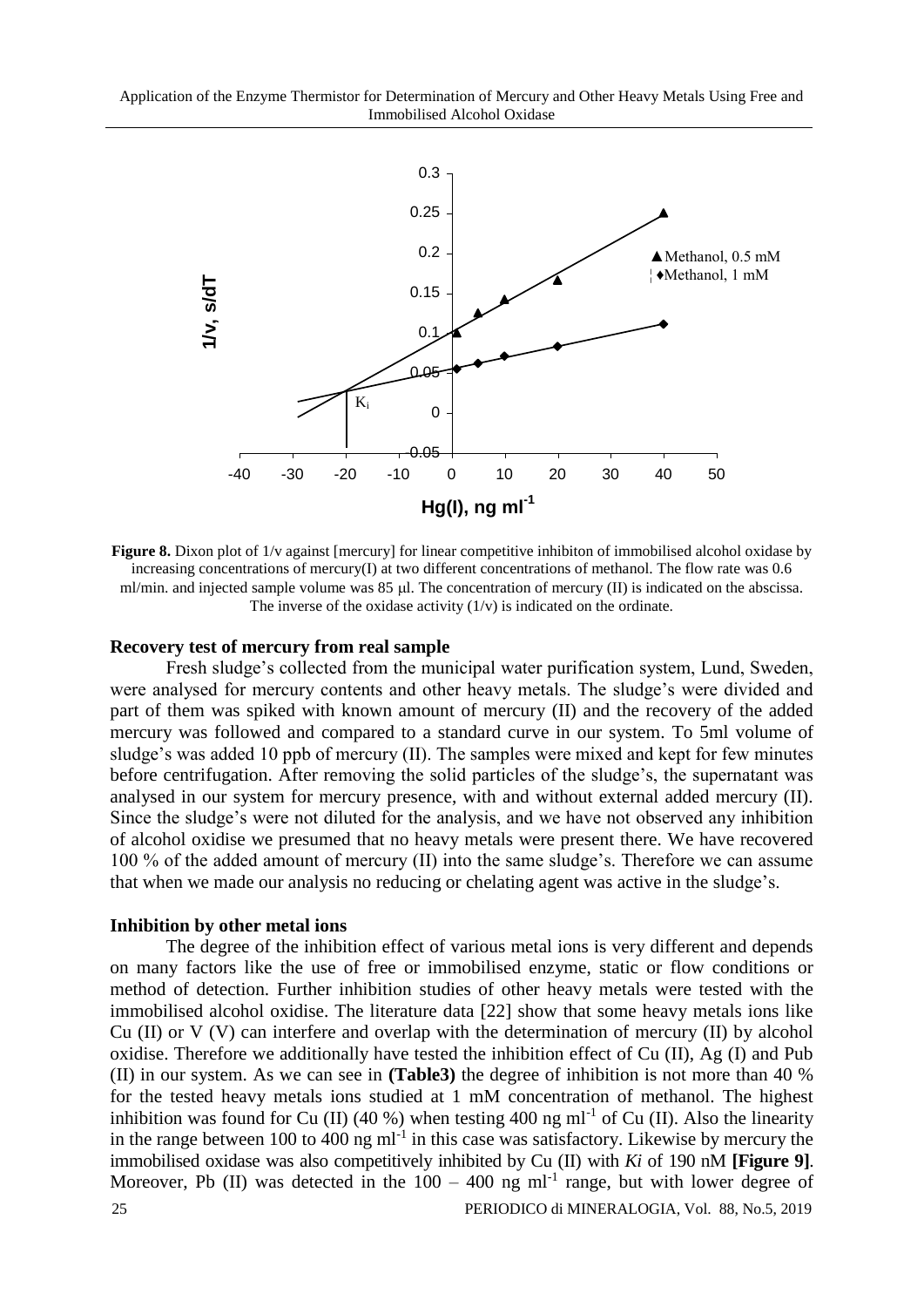inhibition. We can concluded that these two metals can't interfere in mercury $(II)$ determination. In contrast to  $Cu(II)$  and  $Pb(II)$ , Ag(I) was already determined in lower range from 20 to 200 ng ml<sup>-1</sup> with 10 % inhibition for 20 ng ml<sup>-1</sup> and 15 % for 40 ng ml<sup>-1</sup>. For 20 ng ml<sup>-1</sup> and for 40 nag ml<sup>-1</sup> of mercury (II) the inhibition was 20 % and 40 %, respectively. Therefore, if Ag would be present in the samples with mercury it will interfere in determination of both mercury's.

| Ion    | <b>Concentration</b><br>range<br>$(ng ml-1)$ | <b>Detection limit</b><br>$(ng \text{ ml}^{-1})$ | Inhibition $(\% )$ |
|--------|----------------------------------------------|--------------------------------------------------|--------------------|
|        |                                              |                                                  |                    |
| Hg(II) | $1-40$                                       | 0.5                                              | $6 - 55$           |
| Hg(I)  | $1-40$                                       | 0.5                                              | $10 - 55$          |
| Cu(II) | 100-400                                      | 100                                              | $8.33 - 41.66$     |
| Pb(II) | 100-400                                      | 100                                              | $5 - 20$           |
| Ag(I)  | 20-200                                       | 20                                               | $10 - 25$          |

**Table 3.** Heavy metal ions determination using immobilised alcohol oxidase at 1 mmol  $1<sup>-1</sup>$  concentration of methanol.



**Figure 9.** Dixon plot of 1/ v against [copper] for linear competitive inhibiton of immobilised alcohol oxidase by increasing concentrations of cupper(II). at two different concentrations of methanol. The flow rate was 0.6 ml/min. and injected sample volume was  $85 \mu$ . The concentration of copper (II) is indicated on the abscissa. The inverse of the oxidase activity  $(1/v)$  is indicated on the ordinate.

Most biosensors for the determination of heavy metals, when using immobilized enzymes, have to be regenerated after inhibition e.g., by adding a metal chelating agent such as EDTA or reducing agent. In the case of alcohol oxidase, the partially lost activity due to the competitive action of heavy metals is regenerated fully only by a fresh flash of methanol in buffer. This method being a continuous-flow method can be automated and using additional flow channels or multiple enzyme columns can increase the sample capacity.

Further more, thermal sensing can be applied to virtually any biological reaction. The temperature measurements as such do not require any calibration. The catalase and alcohol oxidase/cat. reaction column used here are extremely stable giving the same signal of the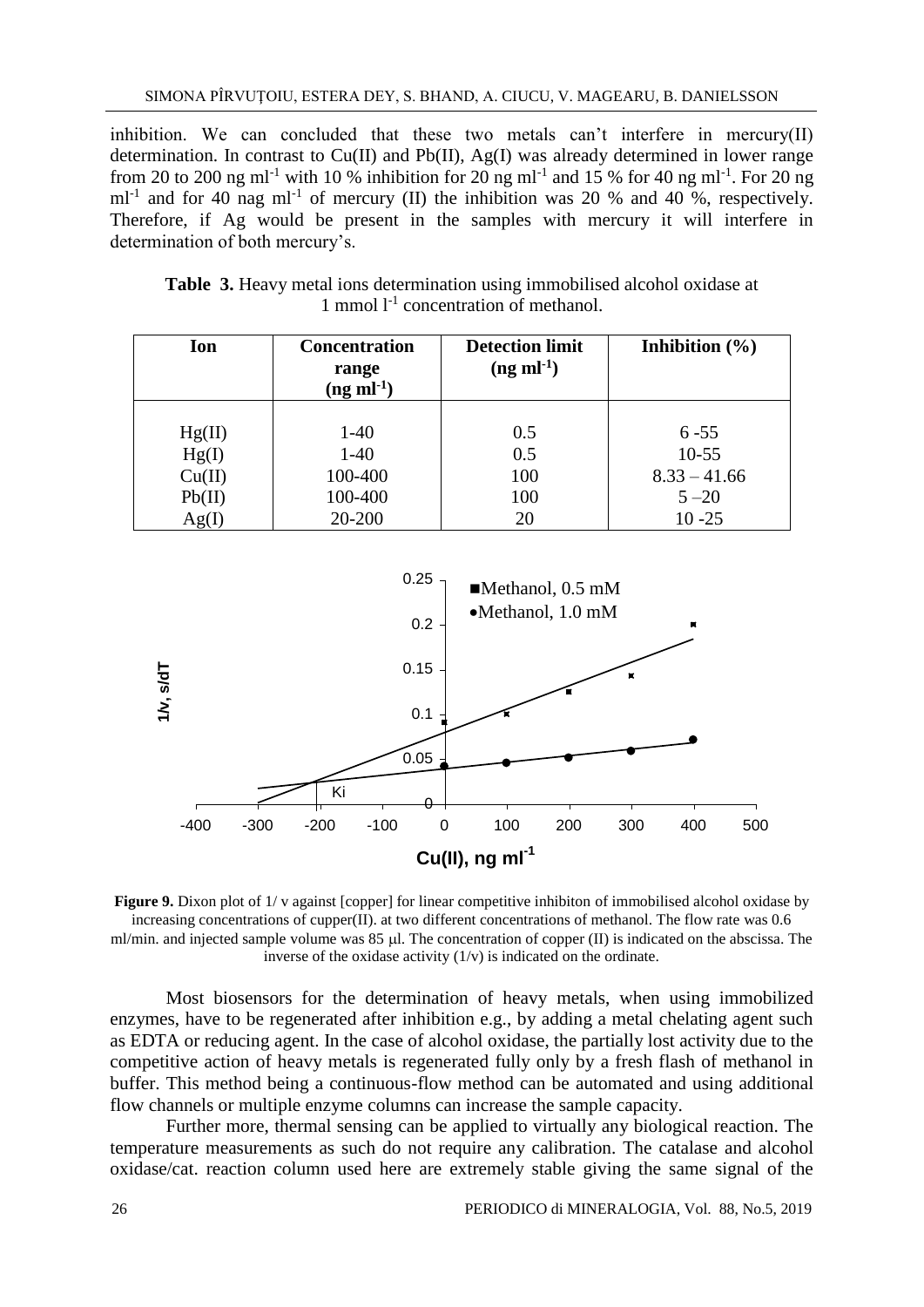initial value after 2 months being used 8-12 h per day. The columns can be stored in the refrigerator, and can be use for long time period giving very good reproducibility even after few years.

# **Conclusions**

A thermometric assay for the determination of mercury (II) and (I), based on the inhibition of free and immobilised alcohol oxidase has been development. The method is based on the determination of  $\Delta H$  produced by the enzymatic reaction. The temperature change is reduced by the presence of mercury inhibiting the enzyme activity. Mercury (II) was detected in the  $25 - 1000$  ng m $l^{-1}$  range, using the free enzyme and 1-60 ng m $l^{-1}$  range, using the immobilised enzyme.

Using free alcohol oxidase a good sensitivity and reproducibility have been obtained in the 25 -600 ng ml<sup>-1</sup> range of mercury (II) with the detection limit at 5 ng ml<sup>-1</sup>, and using the immobilised enzyme 1-40 ng ml<sup>-1</sup> range with the detection limit at 0.5 ng ml<sup>-1</sup>, which corresponds to the improvment in detection limit by the factor of 10. The inhibition was reversible easily regenerated without an any additional efforts.

The high sensitivity and easy handling operability of the method make it a good alternative to traditional methods for mercury (II).

# **Acknowledgements**

This work was financially suported by the Swedish International Development Cooperation Agency (SIDA/SAREC) and Socrates CDA-Erasmus Program -*Chemical Sensors and Biosensors for Environmental Diagnosis and Monitoring*- which are gratefully acknowledged.

## **References**

- 1. J.O. Nriagu, J.M.Pacyna, *Nature*, 1990, 333, 134-39.
- 2. J.O.Nriagu, Eds.: *Changing Metals and Human Health.* Springer-Verlag, Berlin, 1984.
- 3. E.Merian, Eds.: *Metals and Their Compounds in the Environment: Ocurrence, Analysis and Biological Relevance.*VHC; Weinheim: New York, Basel, Cambridge, 1991.
- 4. J. L.Webb, *Enzyme and Metabolic Inhibitors*, Academic Press: New York, 1966, vol 2, pp. 729-986.
- 5. J. T.MacGregor, T. W.Clarkson, in *Protein-Metal Interactions.* M.Friedman, Eds.: Plenum Press: New York, 1974, pp. 463-503.
- 6. J. L.Webb, *Enzyme and Metabolic Inhibitors*, Academic Press: New York, 1966, vol 2, pp. 635-653.
- 7. G.A.Drash, in *Handbook on Metals in Clinical and Analytical Chemistry*, Seiler, H.G.; Siegel, A.; Sigel, H., Eds.: Marcel Dekker: New York, 1994, pp. 479-493.
- 1. B.Danielsson, K.Mosbach, in *Biosensors: Fundamentals and Application.* A.P.F.Turner, I.Karube, G.S.Wilson, Eds.: Oxford University Press: Oxford, 1987, pp. 572.
- 2. B.Mattiasson, B.Danielsson, C.Hermansson, K.Mosbach, *FEBS Lett*, 1978, 85, 203.

27 PERIODICO di MINERALOGIA, Vol. 88, No.5, 2019